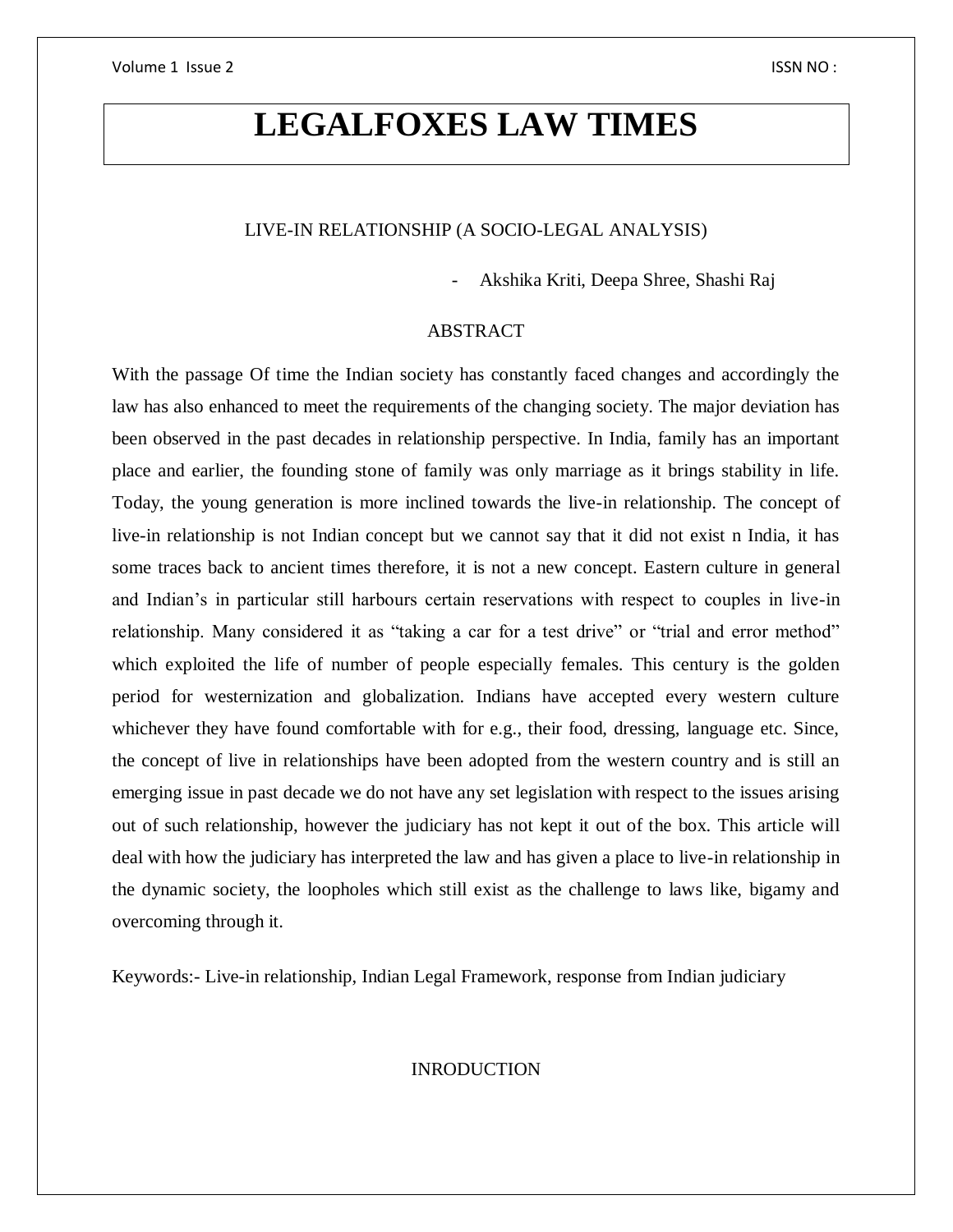Live in relationship has no statutory definition in India, but according to the Webster dictionary it can be defined as "a living arrangement in which an unmarried couple lives together in a longterm relationship that resembles a marriage".The Indian judiciary has put forward two essential grounds to fulfil the criteria for recognition of live-in relationship, firstly, they should share household under same roof and secondly, they should live together for a reasonable long period. That simply means it focuses on cohabitation by voluntary and consensual union of two heterosexual couple. This concept has emerged as a consequence of evolution of our society which has gained its significance from the western world.

Marriage is a general norm in India which provides a legal and social sanctity. All the other kind of pre- marital relations were criticized by the orthodox society and considered it as a 'taboo'. All such kind of relationships were called and stigmatised as sexually exploitive. It is new approach to living world which is traceable in the ancient times which was known as 'MaitriKarar' in which a written agreement was made between the heterogenous couple that they would live together as friends and look after each other.<sup>1</sup>The Vedic text also reveals about Gandharva Marriage, one of the eight marriages followed in Indian tradition it is found quite similar to the live in relationship. Around 4000 years ago in Aranya Parva, epic of Mahabharata, Yudhishtira stated this, when one of the questions asked by Yaksha that who is the friend of a householder, he replied 'the friend of a householder is his spouse'. According to this, the root of marriage is friendship which has understanding and the similar is the case of live-in relationship as it is the founding stone of friendship and understanding. Even the supreme court of India said that according to Hindu mythology lord Krishna and Radha live together which gave the essence of live in relationship. Therefore, this is not an alien concept to the society.

In the world full of hustles, the young generation is reaching changes towards the conventional approach and giving importance to the live-in relationship. The reasonbehind such inclination is that youngsters want to check the compatibility by living together to reduce problems which arises due to marriage and as consequence of which can lead to a long-term process of divorce. It also provides life free from commitments and obligations as it lasts only when both of them are happy.This is not only reason that give rise to such approach, there are several other reasons like,

<sup>&</sup>lt;sup>1</sup>Live in relationship in international perspective,

*availableat:***shodhganga***.inflibnet.ac.in/bitstream/10603/28359/5/06\_***chapter***2.pdf* (last visited on March 14, 2020)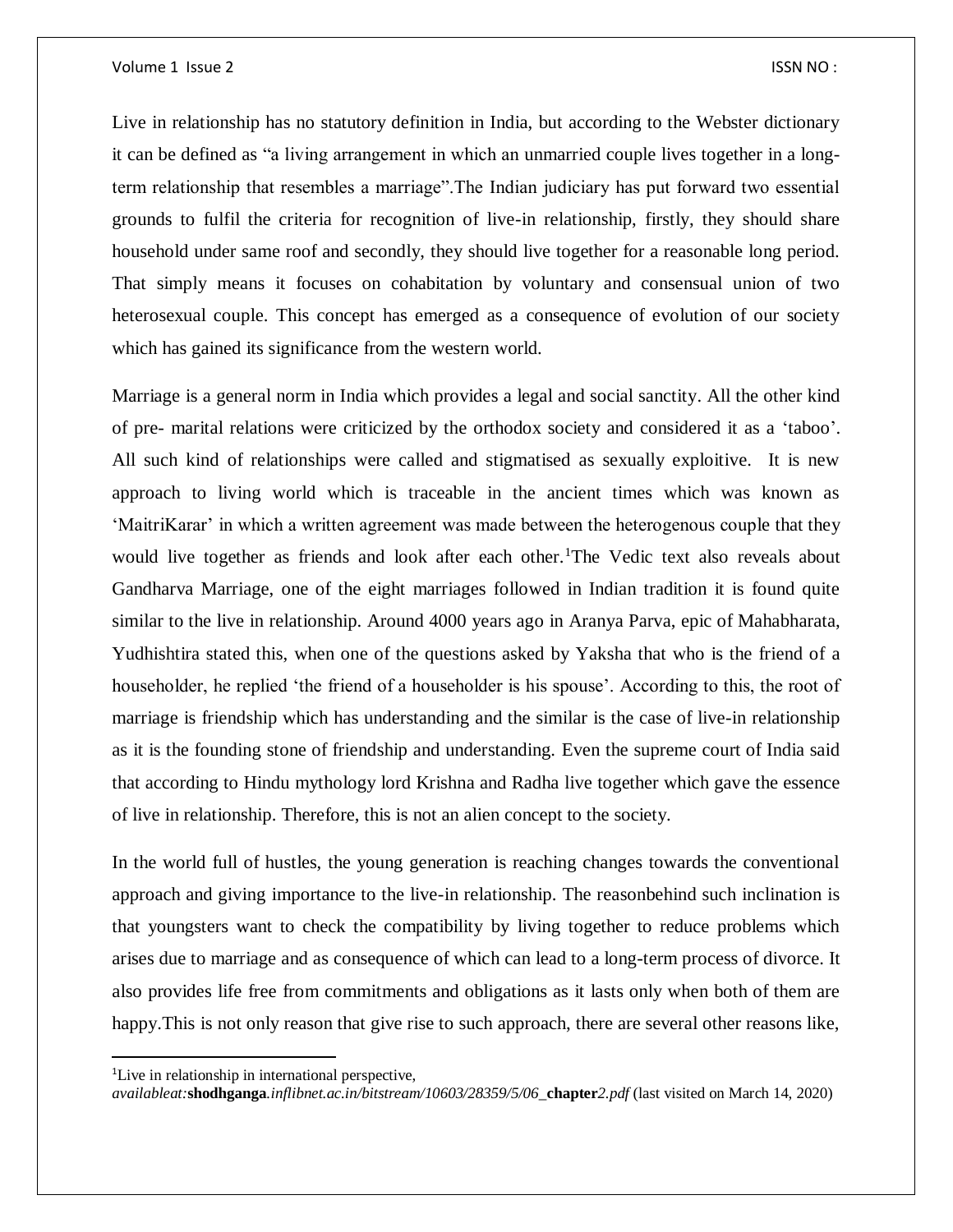#### Volume 1 Issue 2 ISSN NO :

the traditional joint family has disappeared and young generation get ample of time to spend with their colleagues at workplace or with friends this boost the chances of entering into live-in relationship, they also have more freedom of marital choice. Changes in the lifestyle when bought up of children is in residential schools, the shifting in age of marriage etc.

Live in relationship can be observed in every part of the world and has slight variation in its acceptance. Different country has different approach towards it they make laws which are susceptible to them to get rid of the foreseeable worsening situation which may arise in lack of institution. Scotland is the first country to identify it for the first time legal under the Family Law Act, 2006 of Scotland. In China, couple have to sign a contract for entering into a live in relationship which protects the rights of both the party. USA has institutionalised such kind of relationship and provides same rights to both married and live in couples.

# LIVE-IN RELATIONSHIP AND JUDICIARY IN INDIA

The Hindu Marriage Act, 1955 fails to incorporate live-in relationships as a legalized form of relationunder section 5 and 6 of the Act. Therefore , society still looks down upon people who enters in such kind of a correlation. Similarly, the Hindu Minority and Guardianship Act, 1956 or the Hindu Marriage and Adoption Act, 1956 prevents live-in couples from adopting children, believing the child will not be subjected to a healthy and safe environment when growing up amongst parents in a live-in relationship. However the legal framework is changing and the loopholes are being filled in. Though live-in relationships are not defined categorically in the Act and are left to the courts for interpretation. By virtue of the provision mentioned above the court interpreted the expression "relationships in nature of marriage". How the approach of the judiciary has transformed from a rigid interpretation of the law with respect to marriage and live-in to a more liberal viewpoint, shall be deliberated in this section of the paper.

Earlier Indian laws and society both recognized the relationship as valid only after tying the knot but the practices of live in relationship in last few decades attracts a change in legality of norms of dynamic society. As Honourable Justice A.K.Ganguly stated "with changing social norms of legitimacy in every society, including ours, what was illegitimate in the past may be legitimate today"<sup>2</sup> Our system lacks the proper legislation for the recognition of status of live in

<sup>2</sup>Revanasiddappa v. Malikarjun AIR 2011 SC (Supp.) 155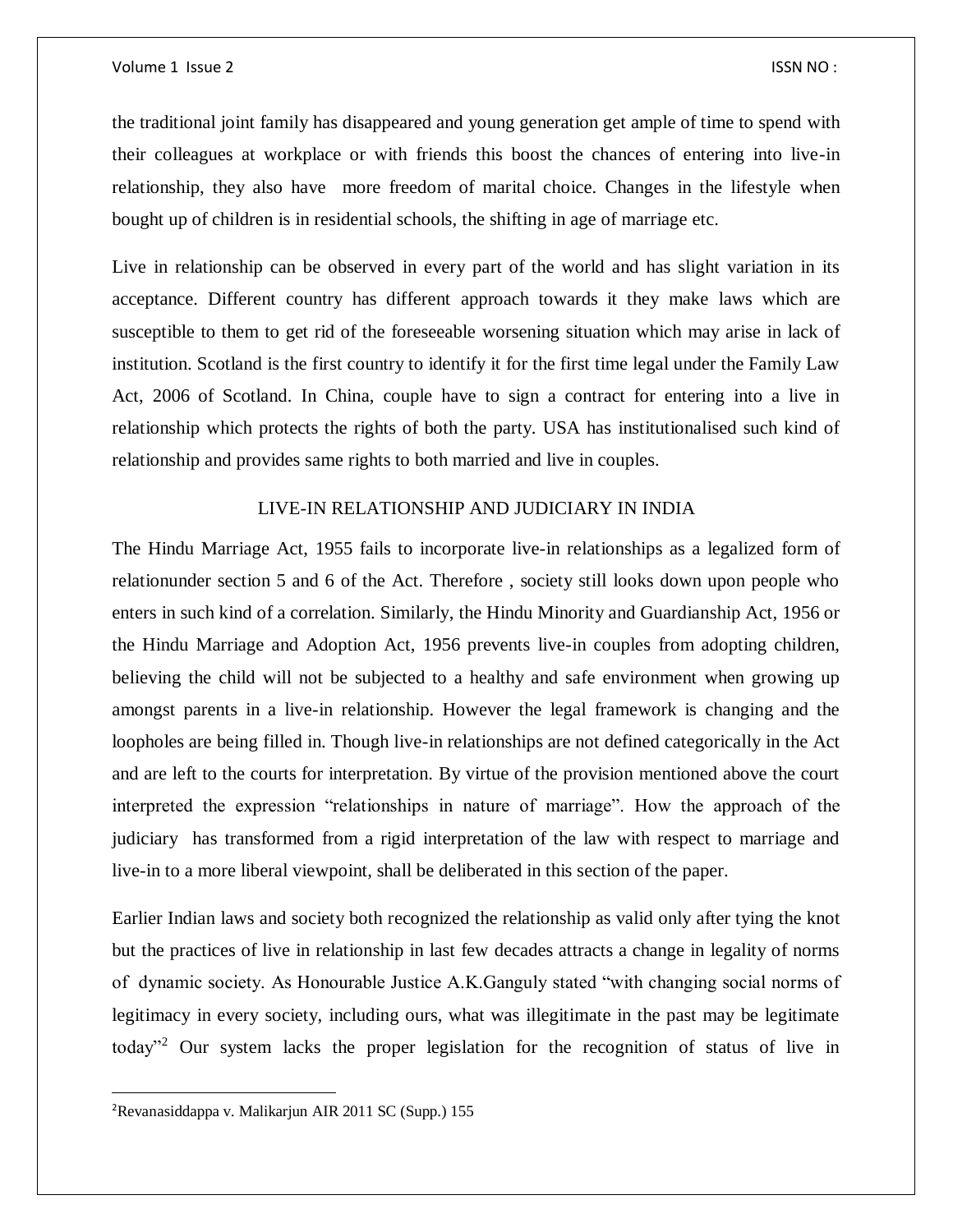relationship but it is not completely silent on this issue. The judicial pronouncements or precedents and recommendations by the authority concerned have been observed since several years to deal with such challenges. Thus, several legislations have been interpreted to provide for the same as follows-

## Live in relationship as a fundamental right

The apex court validates this new approach of society as it grants individual freedom to live intheir own way. It was further observed by the court that living together is a right to life which is a fundamental right under Article 21 of the constitution of India and none of the law prohibits the aforesaid. First time inIndian judiciary, the Allahabad High Courtin 2001, in case of *Payal Sharma v. Superitendent, Nari Niketan KandariVihar<sup>3</sup>*girlappeared before the High Court of Allahabad and stated she is 21 years of age, producing her birth certificate pursuant to the same and conceded that she has the right to go anywhere and live with anyone,without getting married.The court held that

*"In our opinion, a man and a woman, even without getting married, can live together if they wish to. This may be regarded as immoral by society, but is not illegal. There is a difference between Law and Morality."<sup>4</sup>*

Furthermore in 2010 the Supreme Court of India in the special bench of K.G. Balakrishnan, Deepak Verma, B.S.Chauhan in *Khusboo vKanniammal&Anr*<sup>5</sup>the appellant was a well known actress who appeared before the Madras court requesting to quash the proceedings under numerous provisions of the Indian Penal Code(499,500,505) and Section 4 and 5 of Indecent Representation of Women (Prohibition Act), 1986 for certain comments made by her in an interview which were later distorted by the reports of the news magazines. Upon the trial court refusing to entertain her plea, she approached the Supreme Court in manner of a Special Leave Petition.The Apex Court held with respect to one such comment made by her on live-in couples for which she was charged that

*"living together is a part of the right to life u/Art.21 of the Indian Constitution and it is not a "criminal offence" on the question "If two people, man and woman, want to live together,* 

 $\overline{a}$  $\overline{a}$ 

> 4 *ibid* 5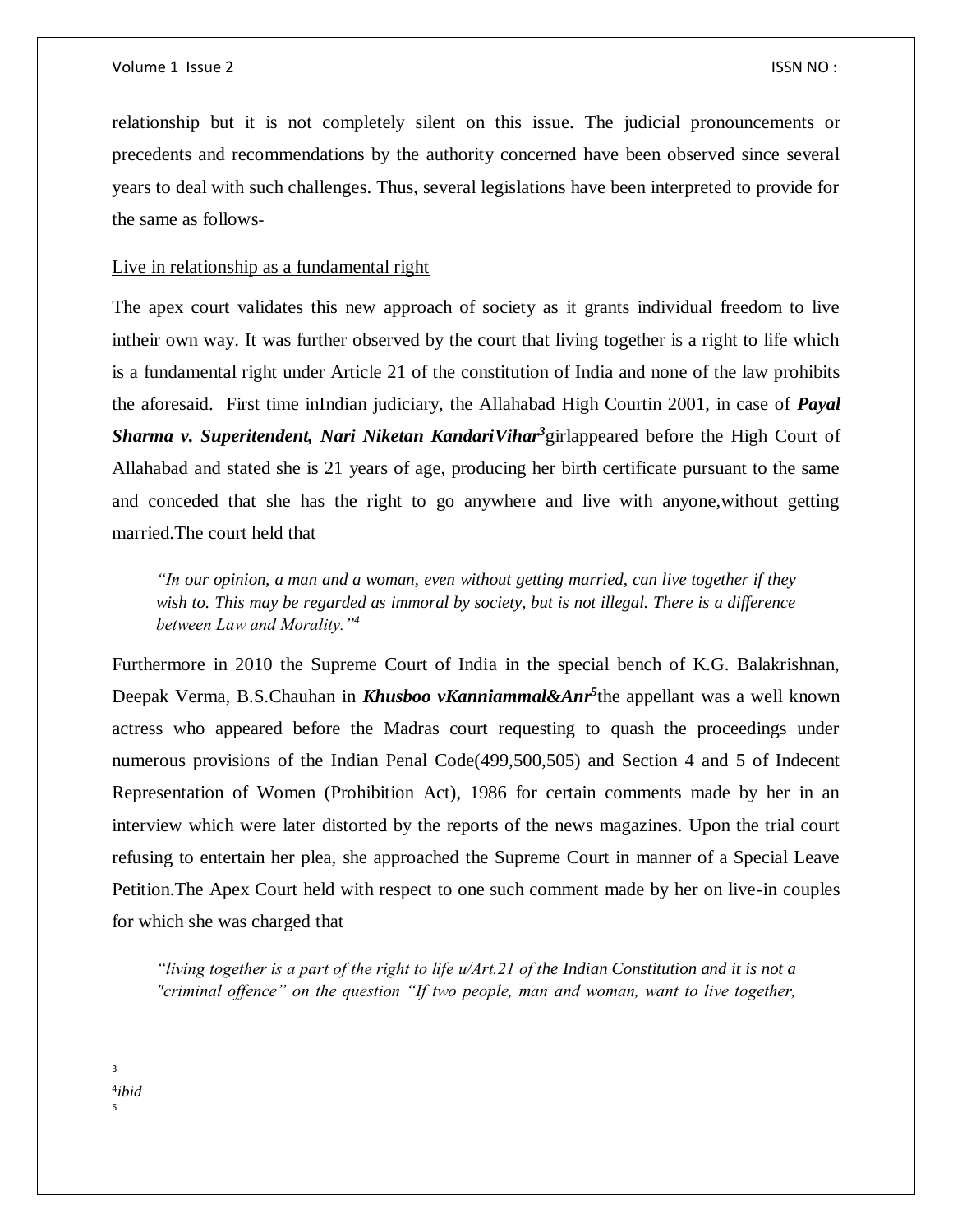*who can oppose them? What is the offence they commit here? This happens because of the cultural exchange between people."<sup>6</sup>*

This historic judgement gave space to premarital sex and live in relation in society. Thus, this stand has been reiterated by several other cases and added a way toward more liberty in prevalent society.

# Presumption of Marriage in the live- in relationship

The practice of live in relationship has emerged as a branch of social aspect which cannot be left in dark. The difference in marriage and live in relationship attracts the provisions to be interpreted in such a way that it may provide certain rights and liabilities in new approach of relation. The apex court held that according to section 114 of evidence  $act<sup>7</sup>$  the presumption of marriage can be raised by the continuous cohabitation between the parties of live in relationship. In case of *Madan Mohan Singh and Ors. v. Rajni Kant and Anr.*,<sup>8</sup>in this case one Madan Mohan Singh challenged the verdicts of Allahabad High Court and two land consolidation tribunals in favour of the two sons and four daughters of Chandra Deo Singh. The court and the tribunal held they all have a right to estate. Madan Mohan contended he is the sole heir of Chandra Deo's property. However, his two half-brothers and four half-sisters held they should be entitled to inherit a portion of the land, because of Chandra Deo's long standing relationship with their mother Shakuntala. After Chandra Deo's wife died in 1945,while in prison because of taking part in Freedom struggle Deo had entered in an affair with Shakuntala, and had kept it a secret. The Apex Court held that:

*"If a man and women are living under the same roof and cohabitating for number of years, there will be a presumption under section 114 of the Evidence act, that they live as husband and wife and not be illegitimate."<sup>9</sup>*

<sup>6</sup> *ibid*

<sup>7</sup>Evidence as to matters in writing.—Any witness may be asked, whilst under examination, whether any contract, grant or other disposition of property, as to which he is giving evidence, was not contained in a document, and if he says that it was, or if he is about to make any statement as to the contents of any document, which, in the opinion of the Court, ought to be produced, the adverse party may object to such evidence being given until such document is produced, or until facts have been proved which entitle the party who called the witness to give secondary evidence of it. Explanation.—A witness may give oral evidence of statements made by other persons about the contents of documents if such statements are in themselves relevant facts. Illustration The question is, whether A assaulted B. C deposes that he heard A say to D—"B wrote a letter accusing me of theft, and I will be revenged on him". This statement is relevant as showing A's motive for the assault, and evidence may be given of it, though no other evidence is given about the letter.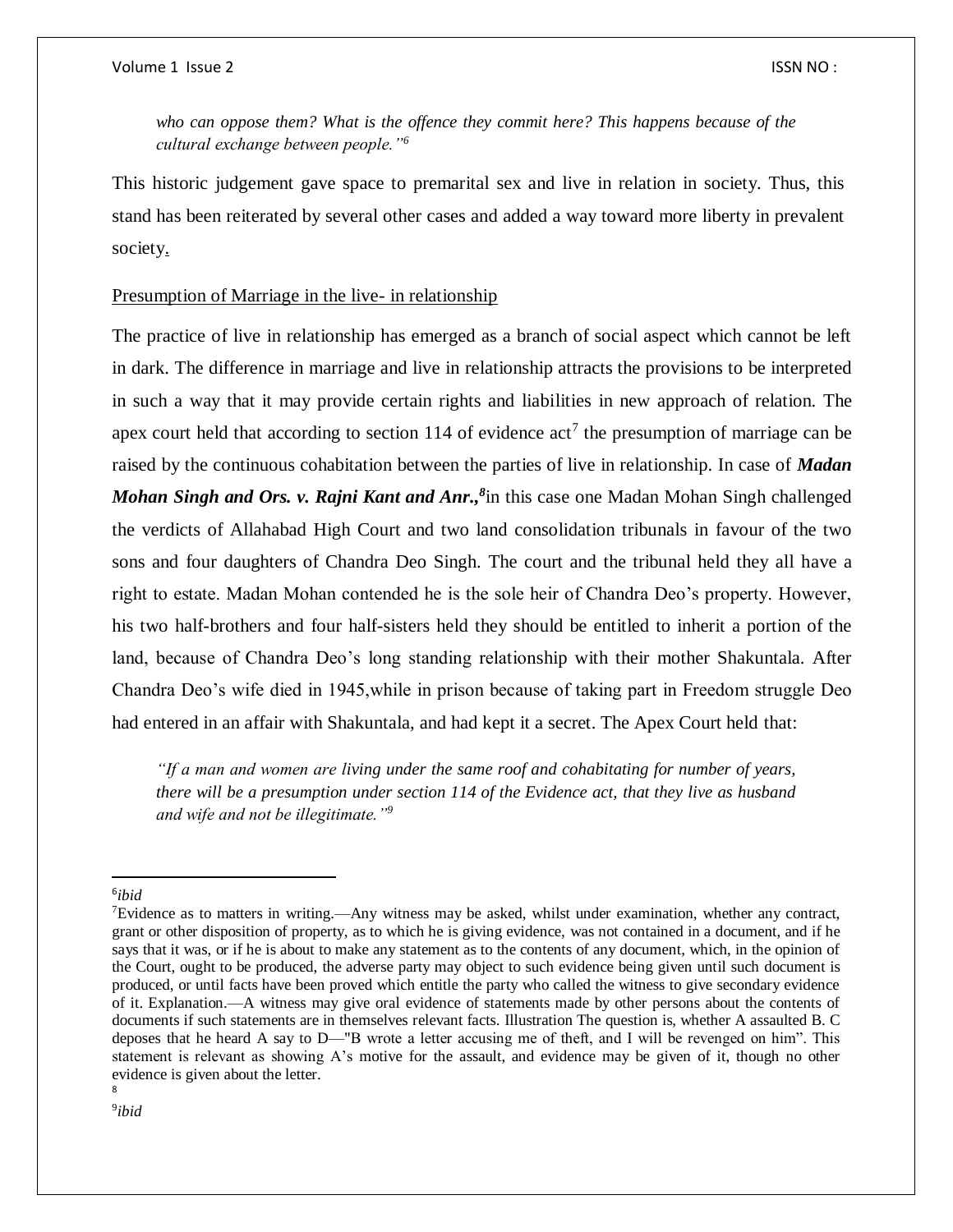Further the presumption is not granted at any extent, if the facts and circumstance are present which weakens the probability of similar element that it may be presumed as marriage then it disapproves the presumption<sup>10</sup>. Thus, it on the discretion of court to decide the validity of presumption of marriage as the status of live in relationship.

## Right to maintenance in live in relationship

The marriage and the live in relationship may not be considered on equal footing even after the presumption of marriage. To make such presumption suffice the rights to maintenance to the women in live in relationship has also granted by the court. In case of *Virendra Chanmuniyavs.Chanmuniya Kumar Singh Kushwaha and Anr* in the respective case one Sarju Singh Kushwaha had two sons, Ram Saran(elder) and Virendra Kumar Kushwaha(younger son and respondent one). The appellant, Chanmuniya married Ram Saran and had two daughters out of the marriage, the first daughter Usha born in 1988 and the second daughter born in 1990.After the death of Ram Saran on March 3<sup>rd</sup> 1992. The appellant stated she was as per the customs and usages of the Kushwaha community. The custom stating the widow was to be married off to the younger brother of the husband.The appellant was married off in accordance with the local customs. The appellant stated she and the respondent were living as couples and has discharged their respective martial obligation. The appellant further stated that the respondent started torturing and assaulting her after a time, stopped paying her maintenance and discharge his marital obligations towards her. The question before the court concerned whether a man and women living together could be considered husband and wife ,whether strict proof of marriage is required for maintenance under Domestic Violence act and whether a marriage performance in accordance with the Hindu Marriage Act,1955 or any other personal law would entitle a women to claim maintenance*<sup>11</sup>*the apex court quashed the judgement of high court that u/s 125 of Cr.P.C. only legally married woman can claim for maintenance and opened the door also for women in live in relationship. Further considering section 125<sup>12</sup> of Cr.P.C in the light of Section 26 of

<sup>&</sup>lt;sup>10</sup>Golak Chand v. Pravin Kumari1952 AIR 231, 1952 SCR 825

<sup>11</sup>MANU/SC/0807/2010

<sup>12</sup>MANU/SC/0807/2010, Para. 43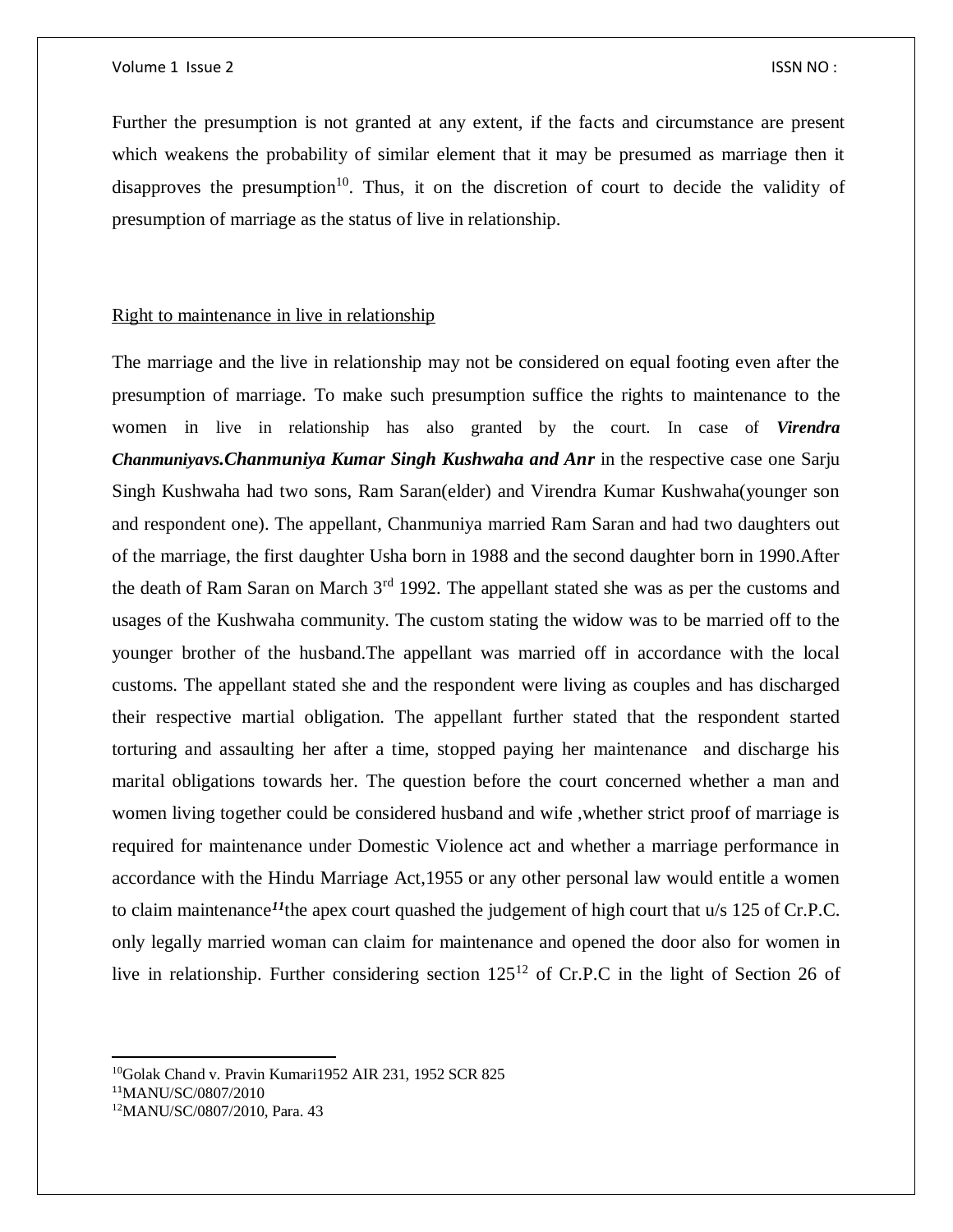#### Volume 1 Issue 2 ISSN NO :

Protection of women from Domestic Violence Act, 2005 the court entitled relief equally to women in live in relation as the legally wedded wife.

In the landmark case of *Velusamy v. D. Patchaiammal<sup>13</sup> .* in this case it was alleged by the accused he was married in accordance with the Hindu Customary Rites with Lakshmi on  $25<sup>th</sup>$ June 1980. Their son from marriage was pursuing a degree in engineering in an college in Ooty. The appellant was working as teacher in secondary school. The respondent filed a petition under section 125 CrPC in 2001, before the family court at Coimbatore.Wherein she alleged she was married to the appellant on the  $14<sup>th</sup>$  of September 1986. Sicne then she and the appellant had stayed in her father's house for 2-3 years. The appellant alleged after the same duration of staying in her father's house, the respondent's father started staying in his native house and visited the appellant infrequently. It was contended before the court the appellant had left the respondent 2-3 years into marrying her(u/s 125 C.r.P.C). The appellant contended not having any kind of livelihood ,she was unable to maintain herself. Hence she approached the court and requested to be paid Rs. 500 by the respondent as maintenance, per moth. The apex court commented in its judgement that Parliament is intended to protect women of both categories 'relationship of marriage' and 'relationship in the nature of marriage' Thus the Supreme Court held that

*"Relationship in the nature of marriage is akin to a Common Law Marriage. Common Law Marriages require that although not being formally married:- (a) The couple must hold themselves out to society as being akin to spouses, (b) They must be of legal age to marry, (c) They must be otherwise qualified to enter into a legal marriage, including being unmarried, (d) They must have voluntarily cohabited and held themselves out to the world as being akin to spouses for a significant period of time." <sup>14</sup>*

The judgment clarified the essentials of a 'Common Law Marriage' and stated that not all "live in relationships" will amount to "a relationship in the nature of marriage."<sup>15</sup> Thus for the rights and liabilities in live in relationship must have such essential grounds to be recognised.The national commission for women recommended to the ministry of women and child development in 2008 that the definition of wife u/s 125 of CrPC should include women involved in live- in

<sup>13</sup>AIR2011SC479

<sup>14</sup> MANU/SC/0872/2010, AIR2011SC479, Para 33

<sup>&</sup>lt;sup>15</sup>SaloniAbhang, "Judicial Approach toLive- In-Relationship in India- Its Impact on Other Related Statutes"19 IOSR Journal Of Humanities And Social Science 32 (2014)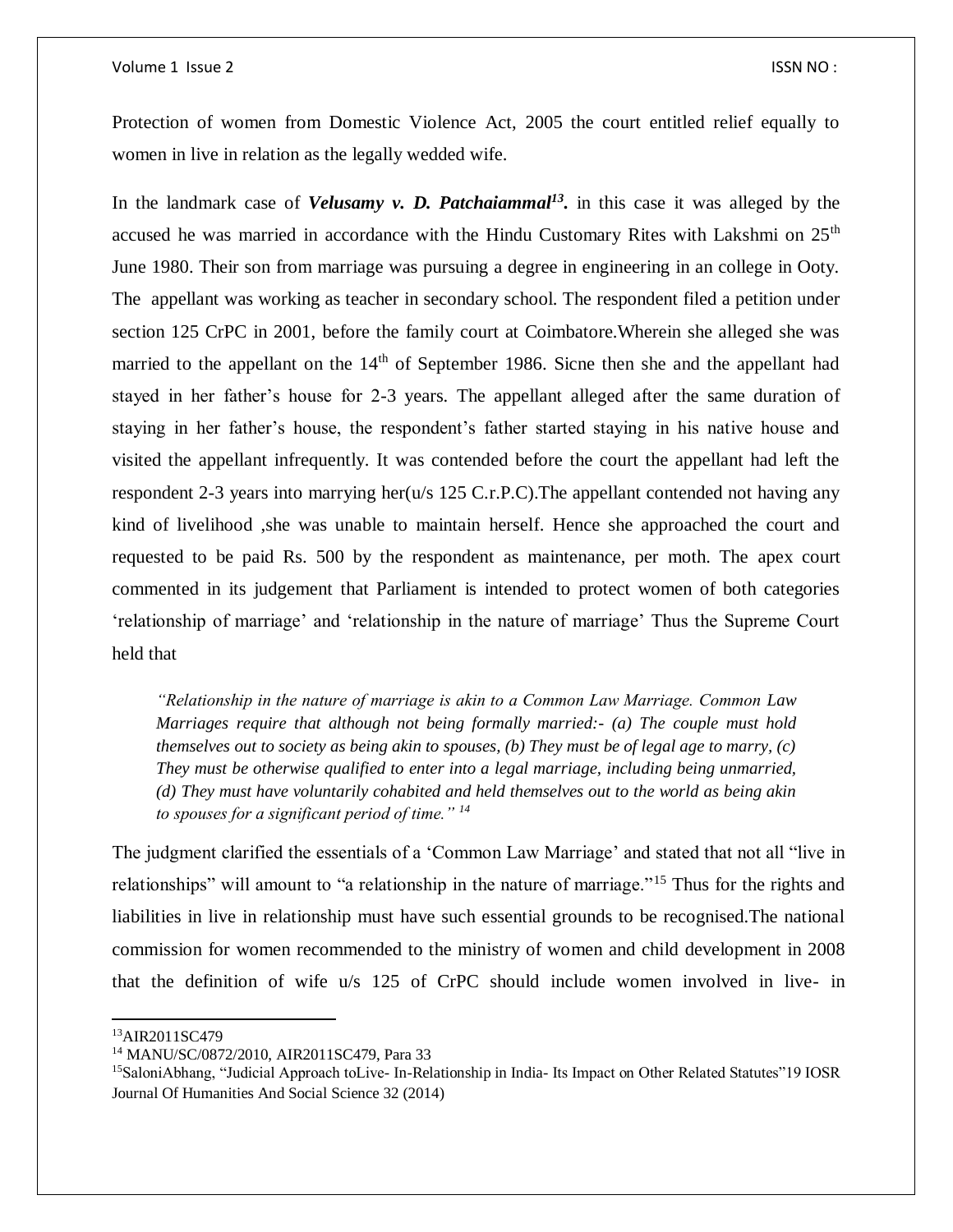relationship. The Malimath committee also recommended that the term wife u/s 125 of Cr.P.C must include "living with a man like his wife" so, that they are entitled to alimony and can claim maintenance.<sup>16</sup>

## Protection of women against domestic violence act, 2005 and live in relationship

The legislature has acknowledged live-in relationships by giving rights and protection to those females for the first time in Protection of Women from Domestic Violence Act, 2005 (PWDVA) as it aims to protect any aggrieved women who have "domestic relationship" and is subjected to domestic violence.<sup>17</sup>Upholding the idea of "relations in the nature of marriage"<sup>18</sup> this Act expands the ambit of domestic relationship to the inclusion of live-in relationship. It further clarified that Domestic relationship means a relationship between two persons who live or have, at any point of time, lived together in a shared household, when they are related by consanguinity, marriage, or through a relationship in the nature of marriage, adoption or are family members living together as a joint family.<sup>19</sup>Therefore, Courts presume live-in relationships under the ambit of the expression as the words nature of marriage.<sup>20</sup>

## Legal status of children born out of such relationship

In SPS Balasubramanyan v Suruthaya @ Andali Padayachi and Ors the court proposed partners in alive-in relationship for a long time duration, any children conceived of such union shall be considered legitimate.<sup>21</sup>Such children are given the adequate opportunity to develop and their interest is also safeguarded as this obligation lies on state under Article 39(f) of the Indian constitution. The supreme court held that the child born out of such relation can inherit the

<sup>&</sup>lt;sup>16</sup> Zafar Ahmed Khan, "Live-in Relationship: A Socio-Legal Perspective", 23 ALJ (2015-16) 366, pg.04

 $17$ Section 2(a), Protection of Women from Domestic Violence Act, 2005

<sup>18</sup>Velusamy vs. D. Patchaiammal AIR2011SC479, MANU/SC/0872/2010

<sup>19</sup>Section 2(f), Protection of Women from Domestic Violence Act, 2005

<sup>20</sup>Asthasexena, "live-in relationship and the Indian judiciary", *available at:*<https://www.scconline.com/> (last visited on March 15,2020)

<sup>21</sup>*S.P.S. Balasubramanyam* v. *Suruttayan,* [\(1994\)](http://scconline.com/DocumentLink/L3k7TA2H) 1 SCC 460 : AIR 1994 SC 133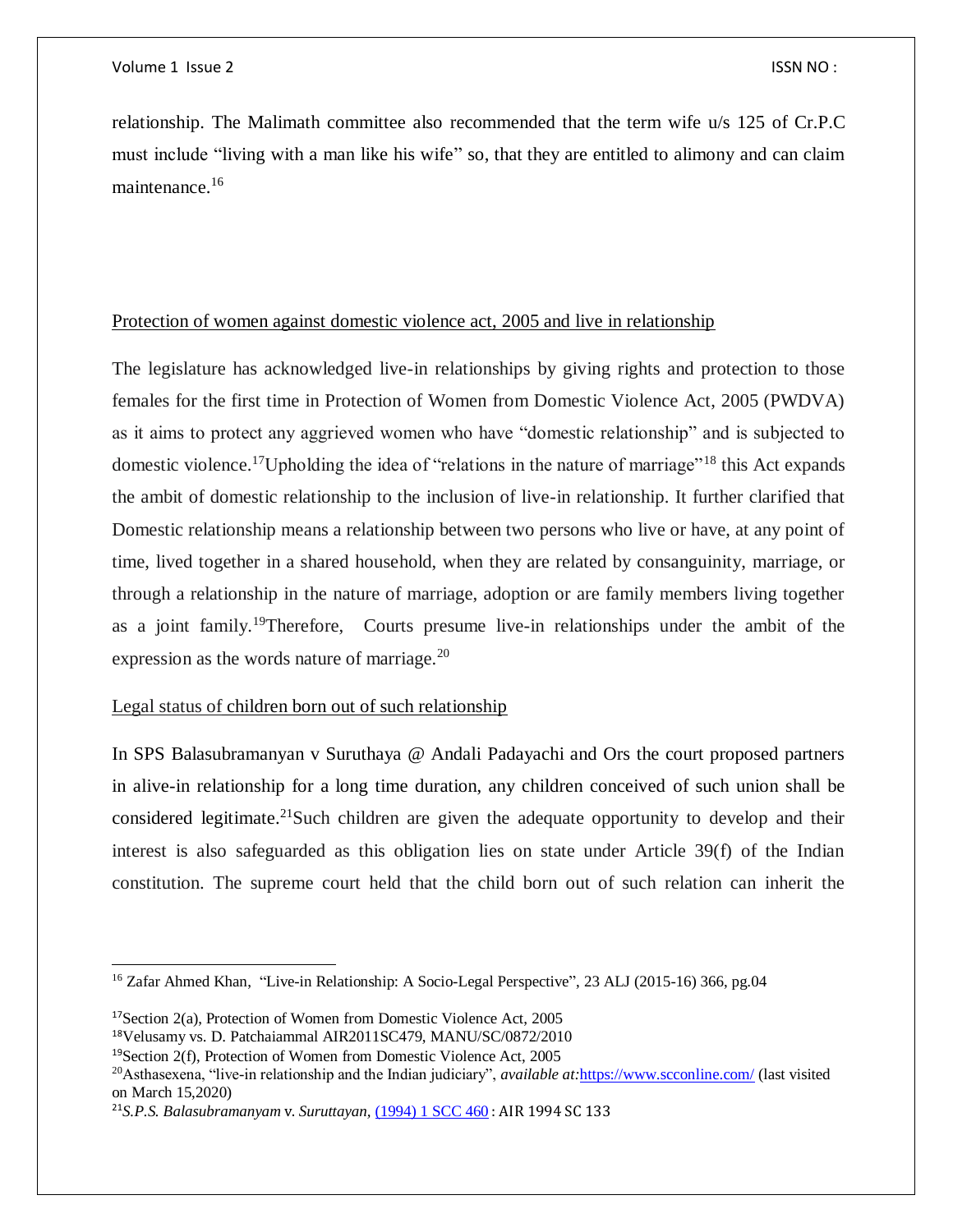$\overline{\phantom{a}}$ 

property of parents and therefore be given legitimacy in the eyes of law.<sup>22</sup>According to section 16(3) of The Hindu marriage Act, 1955 interpreted by the court, children born out of such relationship are entitled to all the rights and privileges available to the child born out of wedlock.

# CHALLENGES DUE TO EMERGENCE OF LIVE-IN RELATIONSHIP

There is neither such law in India which recognizes the live-in relationship nor there is any laid down enactment relating to the rights, commitments and for the status of children born to such couples. Even, there is no statutory definition of this term, it simply means there is no lawful status of such sort of connections. Different people have perceived this concept differently. There are two perspective which are generally seen, firstly who believe that if they feel compatible together thenthey will turn their relationship into marriage. Which is at some extent right and protect the concerned issues. Secondly, who thinks that marriage is not that necessary element rather waste of money and they do not need any certification for their togetherness. But there are certain challenges to the live-in relationship, firstly, societal acceptance is the major problem, to change the mindset of people is the toughest and the long set process and even today, it is still seen as "taboo" especially in traditional and old age people. They are seen as social deviants. A society which does not accept couples who belong to different caste, religion and race, then how can we expect that, that society will accept the live-in relationship easily. Therefore, this society looks it in the harsh and judgemental way. Secondly, lack of commitment is another issue where a small fight, misunderstanding or disagreement will lead to easy way out to such relationship, there will always be fear of uncertainty and there is no economic, social and legal bondage in live-in relationship unlike marriages where couples try every possible ways to sort it out, not only the couple tries but even courts and society tries every possible effort to save the relationship rather than splitting. Thirdly, many social scientists observed grave problems in such relationship like pregnancy at early age, drug abuse, violence and juvenile delinquencies which will spoil the new generation.<sup>23</sup> Fourthly, women suffer more socially, biologically and emotionally. We have a patriarchal form of society, where men dominance is seen. Women are the worst burn when they are left out or ditched in the live-in relationship as it becomes difficult for her to get a good spouse who accept her after being in live-in relationship with another

<sup>22</sup>*BharathaMatha* v. *R. Vijaya Renganathan* ,[\(2010\)](http://scconline.com/DocumentLink/x2VNJf0F) 11 SCC 483 : AIR 2010 SC 2685

<sup>23</sup>Zafar Ahmed Khan, "Live-in Relationship: A Socio-Legal Perspective", 23 ALJ (2015-16) 366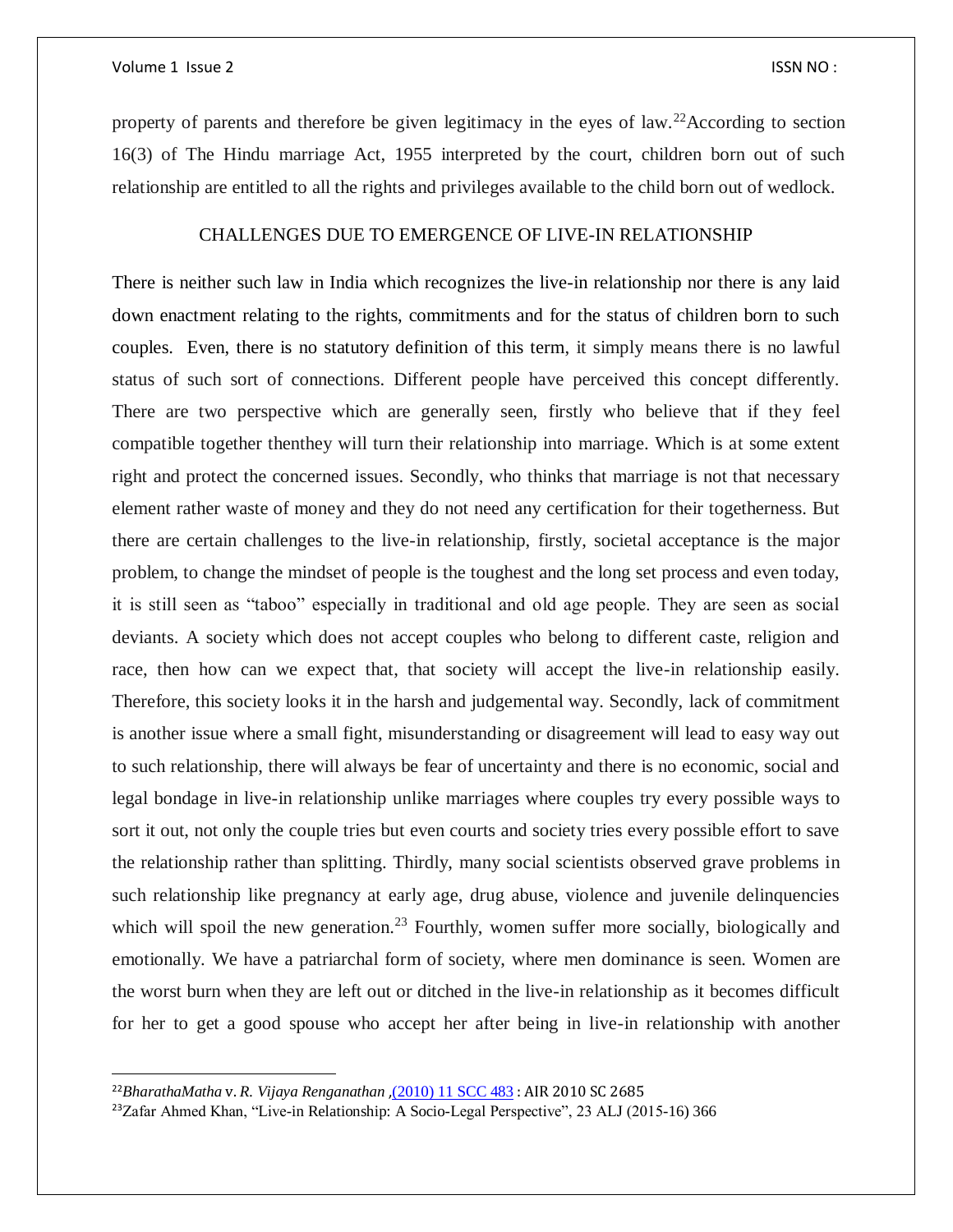person. And she is labelled as a deviant person in the society. Fifthly, if children is born out of such relationship and the couples have parted then the life of children becomes insecure on the grounds that, he has no legal grounds to hold custodial rights, he cannot hold the inherited property, since, the relationship of their parents is free of all legal bindings. Sixthly, even men are subjected to false allegation of rape, as section 375 defines rape, in which it is clearly mentioned that if the intercourse is without the will and consent of the women i.e. forcefully, then it comes under rape. if a woman in order to take revenge or out of ego drag the male partner for the offence of rape contending that she did not gave her consent and is a victim then the burden of proof lies on the accused which is nearly impossible as seen in most of the cases. Seventhly, the live-in relationship endorses the circumstances of bigamy. Bigamy is an offence where the already married person, marry again during the lifetime of their spouse. In terms of live-in relationship the Malimath committee stated that if the partners are living together for the "reasonable time" then the partners will be recognized as husband and wife.<sup>24</sup> Similarly in *S.P.S.Balasubramanyam* v. *Suruttayan<sup>25</sup>*, the Supreme Court had said,

*"If a man and woman are living under the same roof and cohabiting for some years, there will be a presumption under Section 114 of the Evidence Act that they live as husband and wife and the children born to them will not be illegitimate."*

According to the above statement we can say that even if it is not *de jure* marriage rather *de facto* it affects the legally wedded partner adversely because it arises a situation which is deemed to be a relation like marriage. The similar circumstances occurred in the case of *PayalKatara v. SupreritendentNari Niketan Kandari Vihar Agra<sup>26</sup> .* Thus, the recognition of the status of live in partner in the statute such as Domestic violence act, 2005, keeps the situation deviating in perspective of legally wedded wife and simultaneously promotes bigamy.Eighthly, it dilutes the motive of Prohibition of Child Marriage Act, 2006 as this Act prohibits marriage of girl child under age of eighteen years and boy below twenty-one<sup>27</sup> years because it will lead to poor development in terms of health and psychology of the children. Whereas, live-in relationship does not define any age limit and today even adolescent are in live-in relationship and they are

<sup>24</sup>*ibid*

 $25(1994)$  $25(1994)$  1 SCC 460 : AIR 1994 SC 133.

<sup>26</sup>W.P. No. 16876/2001, MANU/UP/0288/2001 (All. H.C. May 17, 2001), 2001(3) AWS 1778

<sup>27</sup>Section 2 (a), Prohibition of Child Marriage Act, 2006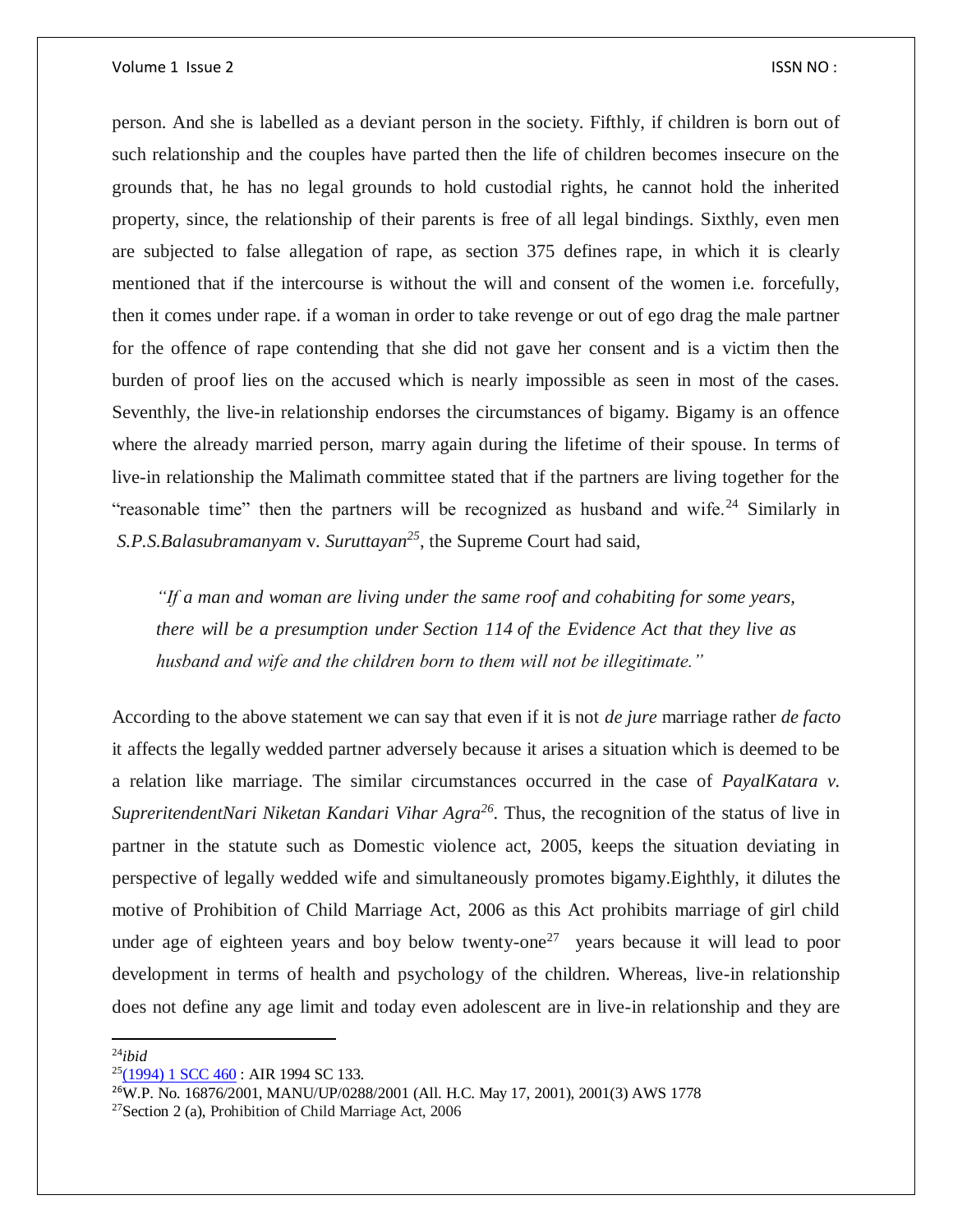#### Volume 1 Issue 2 ISSN NO :

 $\overline{a}$ 

immature to decide their live-in partner which consecutively lead to multiple partners which further lead to adverse impact and may result into venereal diseases as well as mental trauma. Thus, live-in relationship is the barrier to the policy of prohibition of child marriage act, 2006. Ninthly, glimpse of western world in Indian culture challenges the legal sanctity of marriage as in the sight of worldview, India is a country where marriage occupies a sacramental position both philosophically and practically. Whereas live in relationship is not based on future commitments and are independent of legal obligations which seems to create a non-contractual walk in and walk out type of relations which would create chaos in the traditional approach of society. Lastly, the judiciary has interpreted statutory provision and widen the scope to that extent where they have put the live-in relationship under legal parlance. Hitherto, wife under section 125 of CrPC include women involved in live-in relationship, it was observed that "if a man and a woman are living together as husband and wife for a reasonable long period, the man shall be deemed to have married the women". <sup>28</sup> The facts of different cases decide the remedy in live in disputes and the fallacy is struck at the word "reasonable time". The ambiguity in time period of togetherness is not yet explained as what period of time and circumstances may be called reasonable- one night stand, one week, one month or no fixed end. The reasonableness of indefinite time period depends on the discretion of the court.

## **CONCLUSION**

The live-in relationship has been accepted to certain limit in India, it no more taboo which it earlier used to be when marriage was sine qua non to society, as no. of such couples are multiplying in the metro rush world. It has partial recognition in the law, since we do not have any legislation or statutory provision for live-in relationship but we have certain judicial pronouncement. It has been observed that live-in relationship challenges the root of institution of marriage as the people are more educated and financially independent and the globalization has led to the formation of nuclear family or broken up families, due to which they have to stay alone from their spouse in different countries this may be one of the reasons of live in relationship and can be called as deemed bigamy. We have to still face certain challenges in the acceptance by the

<sup>&</sup>lt;sup>28</sup> Zafar Ahmed Khan, "Live-in Relationship: A Socio-Legal Perspective", 23 ALJ, 04 (2015-16)